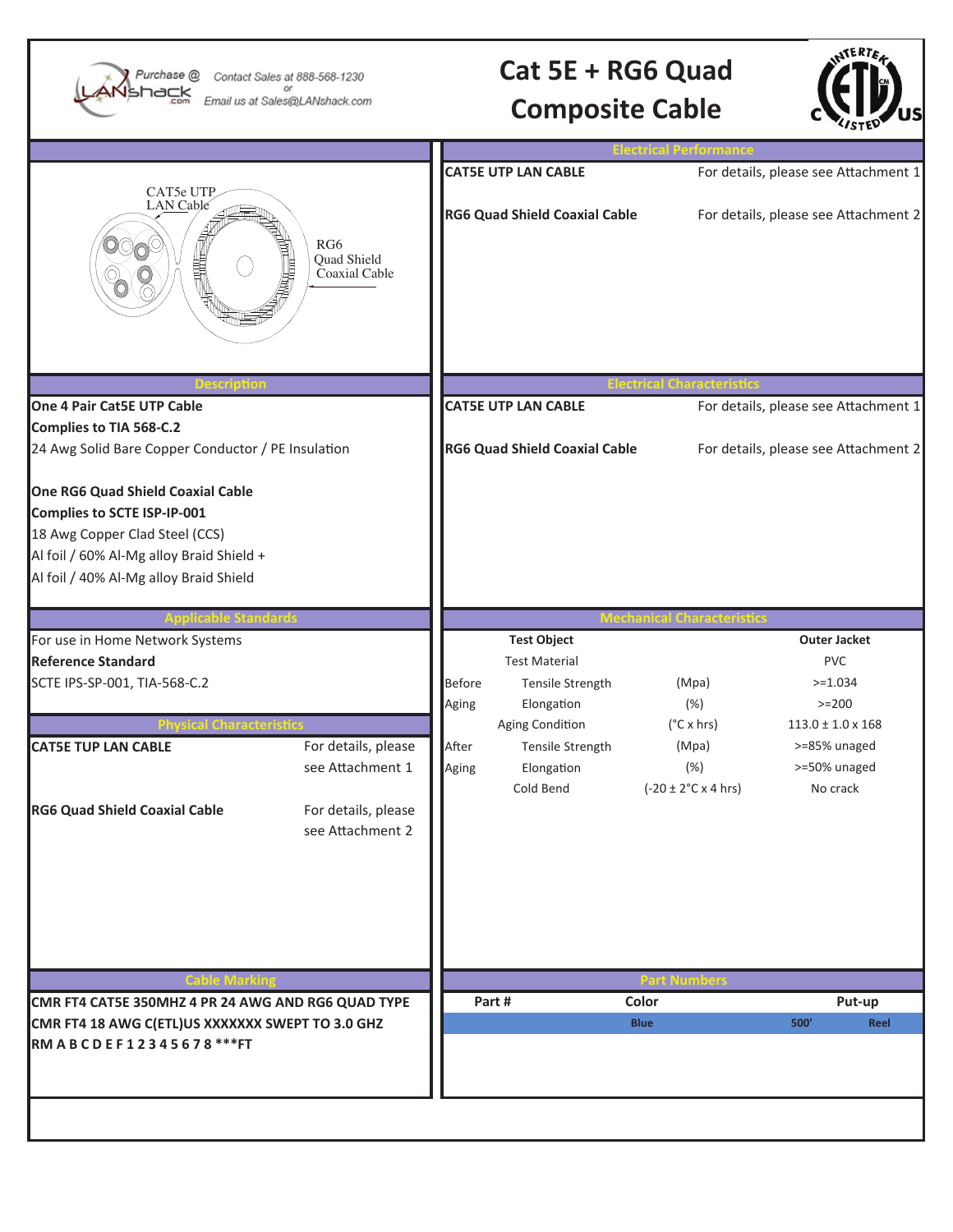Purchase @ hack

Contact Sales at 888-568-1230 Email us at Sales@LANshack.com

## **Cat5E + RG6 Quad**



**Attachment 1**

|                                                               |                     | <b>Frequency</b>                                                                         | <b>Attenuation</b>                                            |           | <b>Return loss</b> |      | <b>NEXT</b>      |                          | <b>PS-NEXT</b> |                              |               |  |
|---------------------------------------------------------------|---------------------|------------------------------------------------------------------------------------------|---------------------------------------------------------------|-----------|--------------------|------|------------------|--------------------------|----------------|------------------------------|---------------|--|
|                                                               |                     |                                                                                          | (MHz)                                                         | (dB/100m) |                    | (dB) |                  | (dB)                     |                | (dB)                         |               |  |
|                                                               |                     |                                                                                          |                                                               | Max.      | Typ.               | Min. | Typ.             | Min.                     | Typ.           | Min.                         | Typ.          |  |
| OUTER                                                         |                     |                                                                                          | 0.772                                                         | 1.8       | 1.5                | 23.0 | 33.0             | 72.0                     | 81.1           | 70.0                         | 78.7          |  |
| <b>JACKET</b>                                                 |                     |                                                                                          | 1                                                             | 2.0       | 1.8                | 23.0 | 38.6             | 70.3                     | 79.4           | 68.3                         | 76.9          |  |
|                                                               |                     | 24 AWG                                                                                   | 4                                                             | 4.1       | 3.6                | 23.0 | 39.8             | 61.2                     | 69.9           | 59.3                         | 67.4          |  |
|                                                               |                     | CONDUCTOR                                                                                | 8                                                             | 5.8       | 5.1                | 24.5 | 38.2             | 56.8                     | 61.9           | 54.8                         | 59.4          |  |
|                                                               |                     |                                                                                          | 10                                                            | 6.5       | 5.8                | 25.0 | 38.0             | 55.3                     | 62.4           | 53.5                         | 59.9          |  |
|                                                               |                     | <b>INSULATION</b>                                                                        | 16                                                            | 8.2       | 7.4                | 25.0 | 37.4             | 52.3                     | 57.8           | 50.3                         | 55.2          |  |
|                                                               |                     |                                                                                          | 20                                                            | 9.3       | 8.2                | 25.0 | 36.8             | 50.8                     | 56.4           | 48.8                         | 53.8          |  |
| RIP CORD                                                      |                     |                                                                                          | 25                                                            | 10.4      | 9.3                | 24.3 | 35.2             | 49.3                     | 56.3           | 47.3                         | 53.6          |  |
|                                                               |                     |                                                                                          | 31.25                                                         | 11.7      | 10.5               | 23.6 | 33.3             | 47.9                     | 53.8           | 45.9                         | 51.1          |  |
|                                                               |                     |                                                                                          | 62.5                                                          | 17.0      | 14.9               | 21.5 | 32.2             | 43.4                     | 49.8           | 41.4                         | 47.4          |  |
|                                                               |                     |                                                                                          | 100                                                           | 22.0      | 19.2               | 20.1 | 31.3             | 40.3                     | 47.5           | 38.3                         | 45.0          |  |
| 24 AWG Cat5E CMR, High-Performance Data Cable                 |                     |                                                                                          | 155                                                           | 28.1      | 24.2               | 18.8 | 29.8             | 37.4                     | 45.1           | 35.4                         | 42.6          |  |
|                                                               |                     |                                                                                          | 200                                                           | 32.4      | 27.3               | 18.0 | 28.5             | 35.7                     | 43.3           | 33.7                         | 40.2          |  |
| • ETL Listed Type CMR                                         |                     |                                                                                          | 250                                                           | 38.9      | 30.9               | 17.5 | 27.3             | 34.8                     | 41.4           | 32.5                         | 39.0          |  |
| • C(ETL) listed CMG FT4                                       |                     |                                                                                          | 300                                                           | 41.0      | 34.1               | 16.8 | 25.6             | 33.1                     | 40.2           | 31.1                         | 37.7          |  |
| • ETL Verified to TIA - 568-C.2, and ISO/IEC 11801            |                     |                                                                                          | 350                                                           | 44.9      | 37.8               | 16.3 | 23.2             | 32.1                     | 39.0           | 30.1                         | 36.5          |  |
| • ROHS Compliant                                              |                     |                                                                                          | Frequency                                                     |           | <b>ELFEXT</b>      |      | <b>PS-ELFEXT</b> |                          | ACR            |                              | <b>PS-ACR</b> |  |
| • ATM 155 Mbps                                                |                     |                                                                                          | (MHz)                                                         | (dB)      |                    |      | (dB)             |                          | (dB)           |                              | (dB)          |  |
| • Ethernet 10BASE-T, 100BASE-TX, 100BASE-VG, 100BASE-T4,      |                     |                                                                                          |                                                               | Max.      | Typ.               | Min. | Typ.             | Min.                     | Typ.           | Min.                         | Typ.          |  |
| ● 1000 Mbps 1000BASE-T Gigabit Ethernet™ (IEEE 802.3)         |                     |                                                                                          | 0.772                                                         | 66.0      | 73.3               | 63.0 | 72.7             | 70.2                     | 79.2           | 68.2                         | 77.0          |  |
| ● 16 Mbps Token Ring™ (IEEE 802.5)                            |                     |                                                                                          | $\mathbf{1}$                                                  | 63.8      | 71.3               | 60.8 | 70.6             | 68.2                     | 77.6           | 66.3                         | 75.0          |  |
|                                                               |                     |                                                                                          | 4                                                             | 51.7      | 59.4               | 48.7 | 58.7             | 57.2                     | 66.3           | 55.2                         | 63.5          |  |
| <b>Number of Conductor Pairs</b>                              |                     | 4                                                                                        | 8                                                             | 45.7      | 53.2               | 42.7 | 51.1             | 51.0                     | 59.8           | 49.0                         | 56.9          |  |
| <b>Size</b>                                                   |                     | 24 AWG                                                                                   | 10                                                            | 43.8      | 50.5               | 40.8 | 49.7             | 48.8                     | 56.6           | 47.0                         | 53.7          |  |
| <b>Stranding</b>                                              |                     | <b>Solid</b>                                                                             | 16                                                            | 39.7      | 47.0               | 36.7 | 45.1             | 43.0                     | 53.0           | 42.1                         | 47.4          |  |
| <b>Conductor Material</b>                                     |                     | <b>Solid Annealed Bare Copper</b>                                                        | 20                                                            | 39.7      | 45.0               | 34.7 | 43.6             | 41.5                     | 50.5           | 39.5                         | 45.0          |  |
| Shield Material                                               |                     | <b>Unshielded</b>                                                                        | 25                                                            | 35.8      | 43.3               | 32.8 | 42.0             | 38.9                     | 47.0           | 36.9                         | 43.7          |  |
| <b>Rip Cord</b>                                               |                     | Yes                                                                                      | 31.25                                                         | 33.9      | 41.3               | 30.9 | 40.5             | 36.5                     | 43.3           | 34.2                         | 40.0          |  |
| <b>Insulation Material</b>                                    |                     | Polyethylene                                                                             | 62.5                                                          | 27.8      | 35.8               | 24.8 | 34.5             | 26.4                     | 35.0           | 24.4                         | 31.2          |  |
| <b>Insulation Overall Diameter</b>                            |                     | 0.035 in. $\pm$ 0.0002 in.                                                               | 100                                                           | 23.8      | 31.3               | 20.8 | 30.3             | 18.3                     | 26.2           | 16.3                         | 24.2          |  |
| <b>Insulation Average Thickness</b>                           |                     | 0.0081 in.                                                                               | 155                                                           | 19.9      | 27.5               | 16.9 | 26.9             | 10.0                     | 20.9           | 7.3                          | 15.9          |  |
| Jacket                                                        |                     | <b>Flame Retardant PVC</b>                                                               | 200                                                           | 17.7      | 24.7               | 14.7 | 24.5             | 5.0                      | 16.0           | 2.0                          | 10.0          |  |
| <b>Outer Jacket Average Wall Thickness</b>                    |                     | 0.023 in.                                                                                | 250                                                           | 17.1      | 22.2               | 14.0 | 22.5             | 0.0                      | 10.6           |                              | 4.0           |  |
| 0.200 in. $\pm$ 0.008 in.<br><b>Outer Jacket Nominal O.D.</b> |                     |                                                                                          | 300                                                           | 16.7      | 20.5               | 13.5 | 20.7             | $\overline{\phantom{a}}$ | 6.1            | L,                           | $-1.3$        |  |
| <b>Nominal Weight</b>                                         |                     | 20 lbs.                                                                                  | 350                                                           | 16.0      | 19.4               | 12.8 | 19.6             |                          | 1.2            |                              | $-6.4$        |  |
|                                                               |                     |                                                                                          | * Values above100MHz are information only                     |           |                    |      |                  |                          |                |                              |               |  |
|                                                               |                     |                                                                                          |                                                               |           |                    |      |                  |                          |                |                              |               |  |
| <b>Temperature Rating</b>                                     | <b>Installation</b> | $0$ to +60 $^{\circ}$ C                                                                  | Maximum Conductor DC Resistance @ 20°C                        |           |                    |      |                  |                          |                | $9.38$ $\Omega$ / 100 Meters |               |  |
|                                                               | <b>Operating</b>    | $-20^{\circ}$ C to + 75 $^{\circ}$ C                                                     | 5%<br>Maximum DC Resistance Unbalanced @ 20°C                 |           |                    |      |                  |                          |                |                              |               |  |
| <b>Tensile Strenth</b>                                        | <b>Before</b>       | $>$ = 13.8 Mpa<br>Maximum Pair-to-Pair Ground Capacitance Unbalanced 330 pF / 100 Meters |                                                               |           |                    |      |                  |                          |                |                              |               |  |
| Elongation                                                    | <b>Aging</b>        | > 100%                                                                                   | $100 \pm 15 \Omega$<br>Characteristic Impedance (1 ~ 350 MHz) |           |                    |      |                  |                          |                |                              |               |  |
| <b>Aging Condition</b>                                        |                     | 100°C x 240 hours                                                                        | 5.6 nF / 100 Meters<br><b>Mutual Capacitance</b>              |           |                    |      |                  |                          |                |                              |               |  |
|                                                               | After               | $>$ = 85% of unaged                                                                      | <b>Maximum Dealy Skew</b>                                     |           |                    |      |                  |                          |                | 40 nS / 100 Meters           |               |  |
|                                                               | <b>Aging</b>        | $>$ = 50% of unaged                                                                      |                                                               |           |                    |      |                  |                          |                |                              |               |  |
|                                                               |                     |                                                                                          |                                                               |           |                    |      |                  |                          |                |                              |               |  |
|                                                               |                     |                                                                                          |                                                               |           |                    |      |                  |                          |                |                              |               |  |
| Pair 1                                                        | White / Blue        | <b>Blue</b>                                                                              | CATEGORY 5E 350MHZ 24AWG 4 PR UTP CMR C(ETL)US XXXXXXX        |           |                    |      |                  |                          |                |                              |               |  |
| Pair 2                                                        | White / Orange      | Orange                                                                                   | FT4 ETL LISTED & VERIFIED O TIA/EIA - 568B.2 *** FT           |           |                    |      |                  |                          |                |                              |               |  |
| Pair 3                                                        | White / Green       | Green                                                                                    |                                                               |           |                    |      |                  |                          |                |                              |               |  |
| Pair 4                                                        | White / Brown       | <b>Brown</b>                                                                             |                                                               |           |                    |      |                  |                          |                |                              |               |  |
|                                                               |                     |                                                                                          |                                                               |           |                    |      |                  |                          |                |                              |               |  |
|                                                               |                     |                                                                                          |                                                               |           |                    |      |                  |                          |                |                              |               |  |